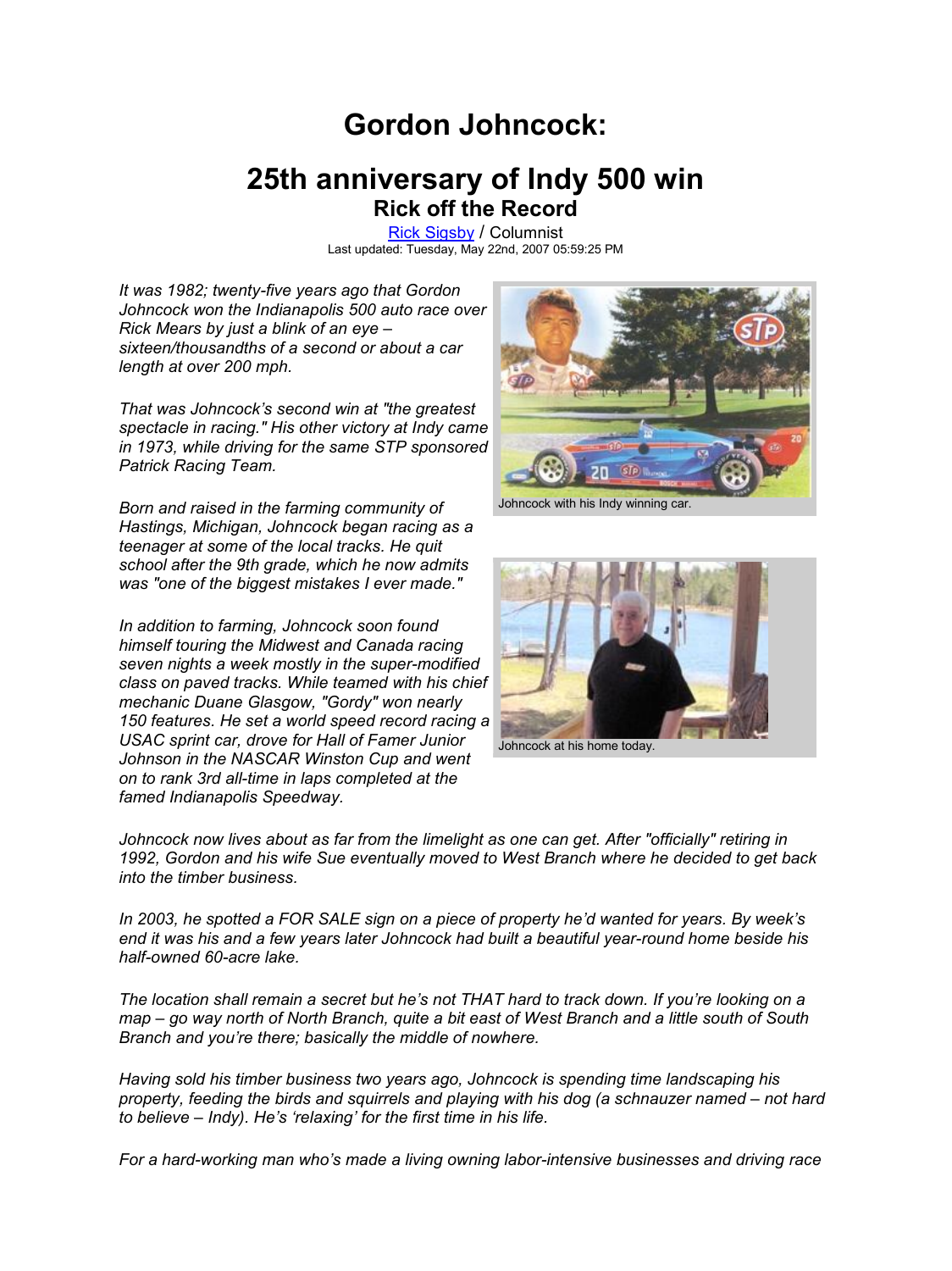*cars, sitting idle makes him a bit edgy. When I called and asked what he was doing these days, he growled "not a damn thing!"*

*But he did invite me for a visit. After a lengthy explanation on how to get to 'nowhere' I found myself chatting with the still distinguished looking and courteous legendary two-time winner of the Indy 500.*

*No longer personally involved in racing, Johncock is somewhat at peace with his surroundings. I found him to be humble about his own accomplishments but very opinionated on racing in general. His wife thinks he still drives like he's in a race car (but very safely) and I got the impression he still thinks he can beat most of the guys out there racing today.*

*And why shouldn't he think that? After all Gordon Johncock is in the Michigan Motorsports Hall of Fame, the Motorsports Hall of Fame of America and the International Motorsports Hall of Fame. Mr. Johncock, start your engine…*

#### **ROR: You mentioned quitting school; at some point you must have thought, "I can make a living driving cars." When did that happen?**

**Gordy**: Honestly, I never thought that. I've always worked or had another business while racing cars – farming, construction, the timber business. A driver couldn't do that today.

#### **ROR: Why do you say that?**

**Gordy:** First, a driver today shouldn't have outside distractions. Second, there just isn't enough time. A driver's week is totally taken up with making appearances, talking to corporate sponsors, recruiting and meeting new sponsors, testing equipment, qualifying and then maybe actually racing a few times. That's one of the major problems with racing today – not enough experience for drivers. They might have six or seven opportunities to race in a month. That was a good week for me.

#### **ROR: Where did you race in those early years of super modifieds?**

**Gordy:** Duane Glasgow and I would go seven days a week in the summertime. We'd start in Flat Rock on Monday; Tuesday in Fort Wayne, Indiana; Wednesday and Thursday we'd run somewhere in Canada; Friday was Rochester, New York; Saturday was Oswego, New York; and sometimes we'd run in Sandusky, Ohio on Sunday afternoon, then Toledo on Sunday night. I give a lot of credit for me winning so much to that great experience. I've raced more in one year than some of these drivers today have run in a career.

# **ROR: How did you move up to USAC (United States Auto Club) racing?**

**Gordy:** Racing cars are a lot like other sports. You start in high school and if you're good, a college recruiter spots you and you get a scholarship to college. In college, if you do good maybe a pro scout makes you an offer. I ran super modifieds for about 10 years. I probably should have tried to move up sooner but I was doing well and was busy. We moved up to USAC sprint cars in 1963-64 then went to Indy in 1965.

#### **ROR: Tell me about your first trip to Indy.**

**Gordy:** It's funny to think back now especially when you see those big semi-trucks pulling into the tracks today. We loaded up our roadster on a two-wheel trailer in Hastings and pulled it with a Ford station wagon down to Indianapolis. That was a transition year to rear engine cars. I was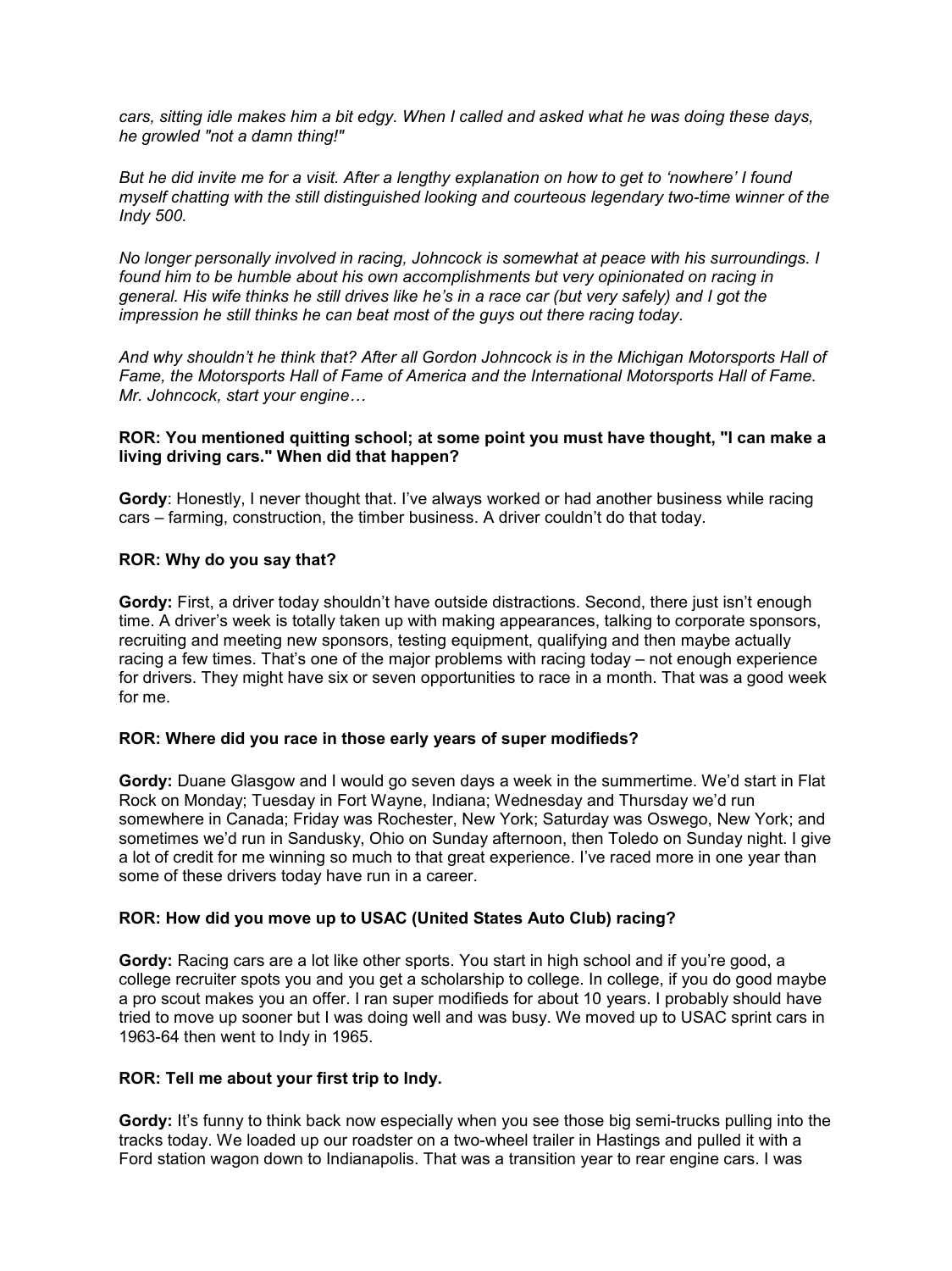one of only two front engine cars to qualify for the race (14th) and finished in fifth place.

#### **ROR: It must have been quite a thrill. That was really the top of the racing world.**

**Gordy:** That was the highest you could go. I had never gone that fast before. We blew an engine and I drove the station wagon back to Hastings to get another one. I remember going down the road that night thinking, "This'll take me forever, I'm going so slow."

#### **ROR: What separated you from the rest? Are great drivers born or made?**

**Gordy:** First, I'd say the experience was a big factor, but you also have to have some natural ability. Really though, talent and experience can only take you so far. If you have to stop and think about what to do in a situation, you'd already be headed for the wall. Maybe you've heard the phrase 'driving with the seat of your pants', well, it's true. I remember Mario Andretti telling me once, "If you let your head override your ass, you'll be in the wall."

#### **ROR: You've had great success at Indy, winning two times, 24 starts in a 28-year span from 1965 to 1992. It takes more than just having a fast car. What do you attribute that to?**

**Gordy:** You have to be all together as a team. Some drivers will carry a car further than others but you need a car that can win. There are drivers that are great finishers and other drivers who are willing to 'hang it out there to win.' Mark Martin is a great finisher. Dale Earnhardt took chances to win.

### **ROR: So where did Gordon Johncock fit?**

**Gordy:** I guess I hung it out there quite a few times. Look at how many times I wrecked (laughing). But my car owner felt that way too. Like me, he never wanted to finish second. If you were doing your job, trying to win and wrecked, it was all right with him.

#### **ROR: Tell us about those last few laps in 1982 holding off Rick Mears. I read somewhere that he said if the race went 201 laps he'd have won. True?**

**Gordy:** Rick Mears knows the Indy 500 is only 200 laps and I'm not so sure he'd have gotten by me on lap 201. Those last few laps my car was pushing so bad (wanting to climb the track) I was driving down next to the grass to keep it off the wall. We've talked about it, and if he had the experience in '82 that he had a few years later, he would have beaten me. Rick Mears became the master at Indy but in 1982 I was the master.

#### **ROR: You've actually retired several times. Why, and what finally made it stick?**

**Gordy:** I wasn't liking the way the team was headed, so I just up and retired in 1985. But I wasn't ready. I should have just quit and waited for the phone to ring from another good team. When I came back, the good teams already had drivers in place so I ended up driving in cars that weren't very competitive. By 1992, I was 57 years old and ready to retire.

#### **ROR: You've only had one serious accident, but quite a few teammates and fellow drivers have been killed in racing. How did you handle that aspect of racing?**

**Gordy**: I guess I never really got too close to the guys. I wasn't one to go hang out with the other racers. In the back of my mind, I'd say that probably was a big factor. Maybe if I had been close with some of those guys it would have affected my racing. I don't know.